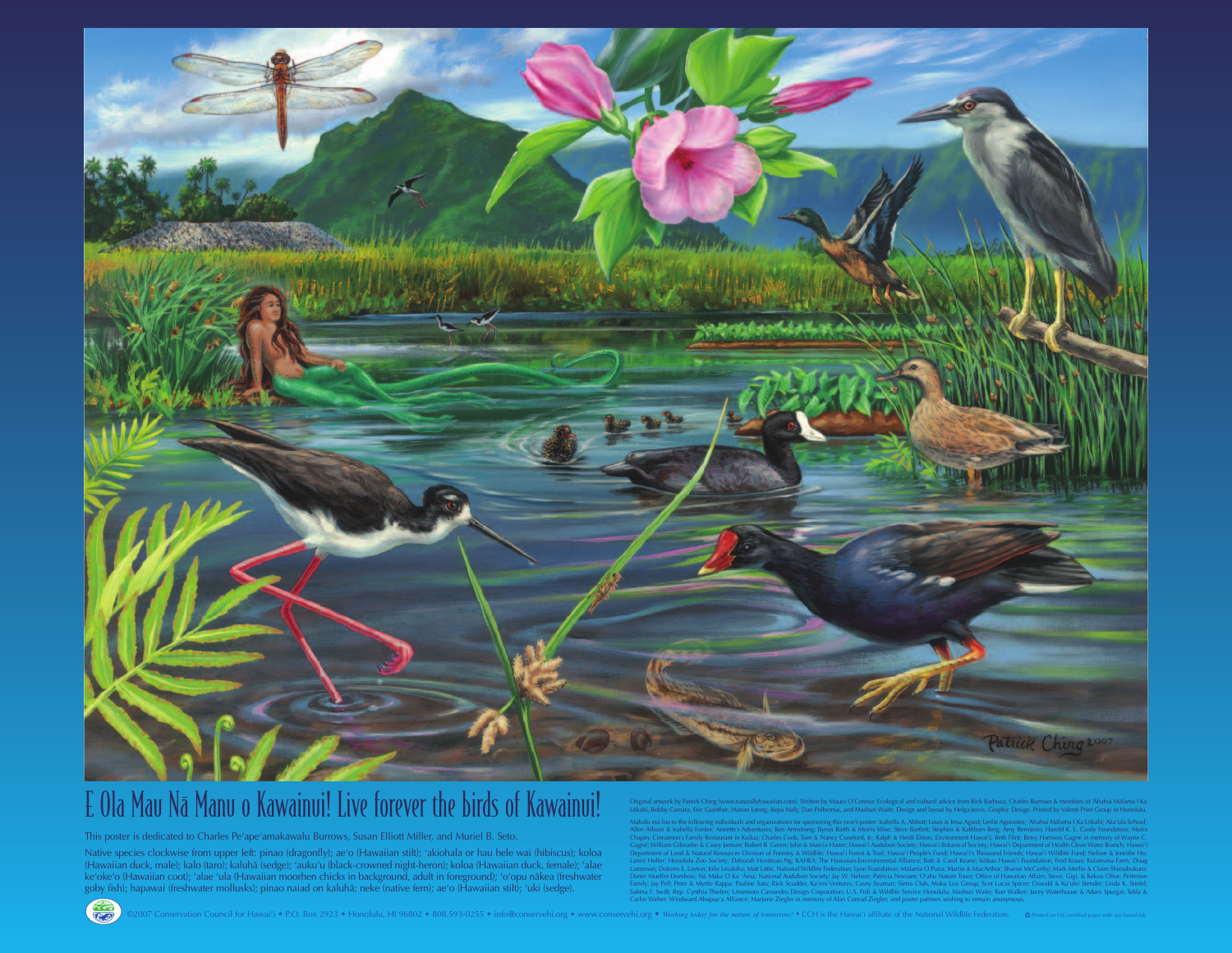## E Ola Mau Na Manu o Kawainui! Live forever the birds of Kawainui!

He 'o'opu ku'ia, ka i'a hilahila o Kawainui. A bashful 'o'opu, the shy fish of Kawainui. Said of a bashful person.

– Mary Kawena Pukui, ÿÖlelo Noÿeau

#### **Looking to the Past**

Hele mai, come, and find a spot at Nä Pöhaku o Hauwahine. Settle in and gaze out over Kawainui Marsh. Feel the Malanai wind on your face and listen for the calls of the 'alae 'ula nesting below. Watch for the native sedge, 'uki, to turn yellow – a sign that the spiritual  $mo'o$ 



guardian of the marsh, Hauwahine, is present. Let the mana and the peacefulness of this place take hold and take you back to another time – about 250 years ago when Hawaiians cultivate fish in a vast

fishpond. The 450-acre inland pond is said to have the sweetest 'ama'ama found anywhere in the Islands. Surrounding the pond *mahi'ai* grow *kalo* in the many  $\log n$ that are fed by the rushing waters of Maunawili and Kahana Iki streams. Adze makers grind the dense basalt they have quarried nearby to make their tools.

## **ÿÄina Momona: A Productive Land**

This is a time when the productive and rich land of Kailua is the seat of political power in the Ko'olaupoko District of O'ahu. A powerful chief must have overseen the building of the massive Ulupö Heiau that rises 30 feet above the fishpond. Some traditions credit the building of this ancient structure to the menehune. The stones were passed from hand to hand, and according to different traditions, their source may have been Kualoa, ten miles away, or even distant Wai'anae.

Kähuna are likely to conduct ceremonies at Ulupö to honor the gods Käne and Lono to insure healthy crops and life. From the 140-foot wide stone terrace, powerful chiefs can see for miles over this 'aina momona. A spring at the base of the heiau seems to appear like magic and make its way down to the  $lo'i$  that surround the pond. Its

small size belies its stature, as this spring is important in the ceremonies that occur here.

Nearby are two other heiau on the slopes of Ulumawao: Holomakani Heiau, which is attributed to Paumakua, a 10th century chief; and Pahukini Heiau, attributed to Tahitian chief, Olopana, in the 14th century.

#### **Wetland Wildlife**

The spring flows into  $lo'i$  and into the fishpond, where waterbirds search for food and find places to build their nests and raise their young. Listen for the calls of the  $ae'o$ as they fly overhead. Watch them stalking the pond on those ungainly long, pink legs searching for small fish, crabs, or other invertebrates that dwell in the water. Another sharp-eyed stalker, the 'auku'u, is perching on a branch watching intently for fish below. The perfectly camouflaged 'o'opu nākea darts along the bottom of the pond, eluding these predators above. This native goby can even burrow into the bottom with only its eyes revealed. When the heavy rains come, it will swim closer to the bay to spawn. The fish larvae will spend five to six months in the ocean before returning to their freshwater home.

On the surface of the pond, sunlight dances off the ripples the *'alae ke'oke'o* creates as it swims and dives to scoop up limu. The sun's rays light up the fiery red bill of the 'alae 'ula as this native moorhen moves through the shallow water in search of food. Its bill is said to have been scorched when the bird brought the secret of fire to the people. Both birds are sacred to the goddess Hina, who can take the form of the Hawaiian coot or moorhen. A pair of

koloa searches for a suitable nesting spot among the tall bulrushes. The native sedges, bulrushes, and the abundant neke fern provide shelter for all of these birds in this watery home. The native hibiscus 'akiohala or hau hele wai has adapted to this aquatic environment too. Can you spot the pinao? When it skims and darts over the water in search of insects, the sunlight transforms its

wings to golden lace. This nimble flyer is the largest dragonfly in the United States. Watch it take off with front legs held together to form a "basket" that is custom-made for catching a meal on the fly!

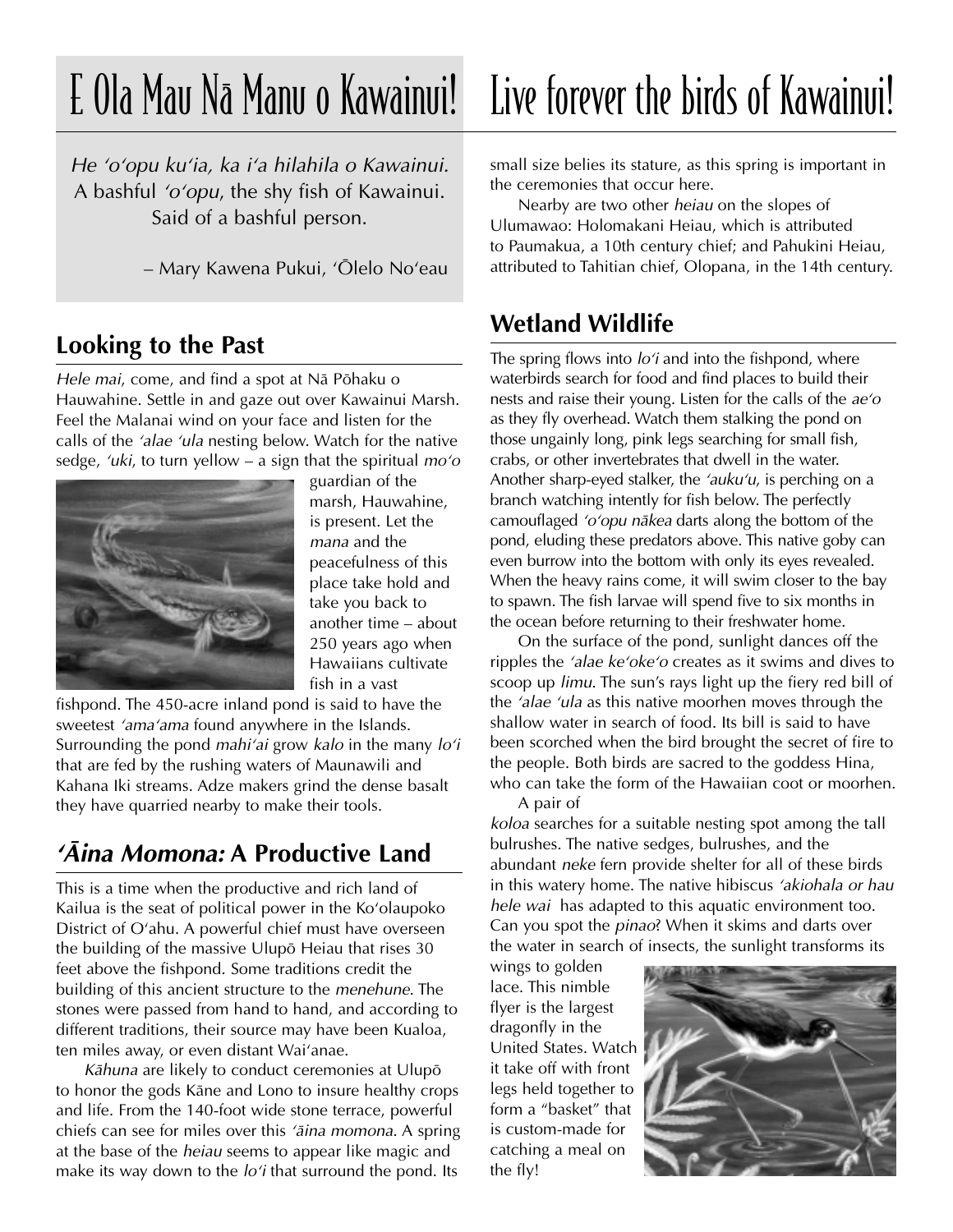

## **Olomana, Ahiki, and Päkuÿi**

Looming silently more than 1,600 feet above all of the wetland activity, sits Olomana. This mountain bears the name of an O'ahu chief as well as a giant warrior. Olomana, the warrior, is said to have been slain here by Palila, a small and agile soldier who sought to put an end to the misdeeds of the lazy but powerful giant. Palila is said to have cut the giant in two and left half of him to be the mountain that bears Olomana's name. The three peaks of Olomana are Ahiki, Pāku'i, and Olomana. Ahiki and Pāku'i were konohiki who were keepers of the fishponds during the reign of the chief, Olomana.

One mo'olelo tells of a time when Pāku'i called the people of the ahupua'a to come and kōkua – help remove the limu that had overgrown Kawainui. A young red-haired boy, Kahinihini'ula, was among those who answered Pāku'i's call for help. He worked along side the people to clear the *limu*. At the end of the day the konohiki awarded fish from the pond to all who helped, but none was given to Kahinihini'ula. The boy went away disappointed, but returned the next day and the next to work, and each time he went away emptyhanded. His grandmother was angry that the boy was not given fish like the others. She took him up to the forests of Maunawili, to the place where the life-giving rains gave birth to the waters that feed the streams, the  $lo'i$ , and the fishponds. There she showed him a very special tree – the Mäkälei tree. He touched the tree and it was transformed into a branch. He carried this sacred branch down to the fishpond. When he placed the branch in the water all of the fish – the 'ama'ama, awa, and 'o'opu were drawn to it. The fish gathered around the Mākālei branch and then followed Kahinihini'ula upstream into the uplands of Maunawili. When the konohiki returned and saw that the fish were gone, he knew he had made a terrible mistake. He apologized to Kahinihini'ula for not sharing with the boy. Kahinihini'ula forgave him and the fish returned to Kawainui.

## **Kawainui Today**

Look out over Kawainui, "The Great Freshwater," and see a place where native plants and animals are returning after years of decline. Kawainui, like wetlands statewide, has witnessed many changes. By the 1880s, Chinese farmers were cultivating rice where the lo'i kalo had flourished. Around 1920, the marsh began to form as disturbances to upland areas caused silt to fill in the abandoned rice fields and fishponds. Cattle were released to graze on the marsh grasses and, sadly, a cattle pen was constructed on the stone terrace of Ulupö Heiau. Alien invasive grasses and plants, such as cattail, moved into the marsh and began to replace native plants. As the marsh silted in, waterbirds lost the open water habitat they need to thrive. Additionally, introduced animals, such as rats and mongooses, along with feral cats and dogs prey on the eggs and young of these ground-nesting birds.

To bring back Kawainui, many dedicated groups and individuals give generously of their time to mälama this special place. Residents and visitors help care for Kawainui Marsh and its cultural sites. They restore  $lo'i$ , remove alien species, and replant native species. They learn the stories of Kawainui and watch anxiously for the 'alae 'ula to come into view, knowing these endangered birds have completed another successful nesting season. They watch from Nä Pöhaku o Hauwahine and see the *uki* turn yellow, a sign Hauwahine is present. They feel the Malanai wind and let the peacefulness of Kawainui take hold.

## Malanai Wind

The Malanai wind is referred to in a chant of Hi'iaka as she responds to her traveling companion, Wahine'ōma'o, about the two beautiful women they spot sitting on the bank of a stream near Kawainui fishpond. Hi'iaka knows them to be  $mo'o$ , but Wahine'ōma'o doubts this. Hi'iaka tells her that, "I will chant and if they remain where they are, they are human, but if they vanish, they are lizards."

"Kailua is like hair tousled by the Malanai wind, The leaves of the uki are flattened down, You are startled as though by the voice of a bird, You think they are human But they are not. That is Hauwahine and her companion, The supernatural women of peaceful Kailua."

Upon hearing her chant, Hauwahine and Kilioe disappear.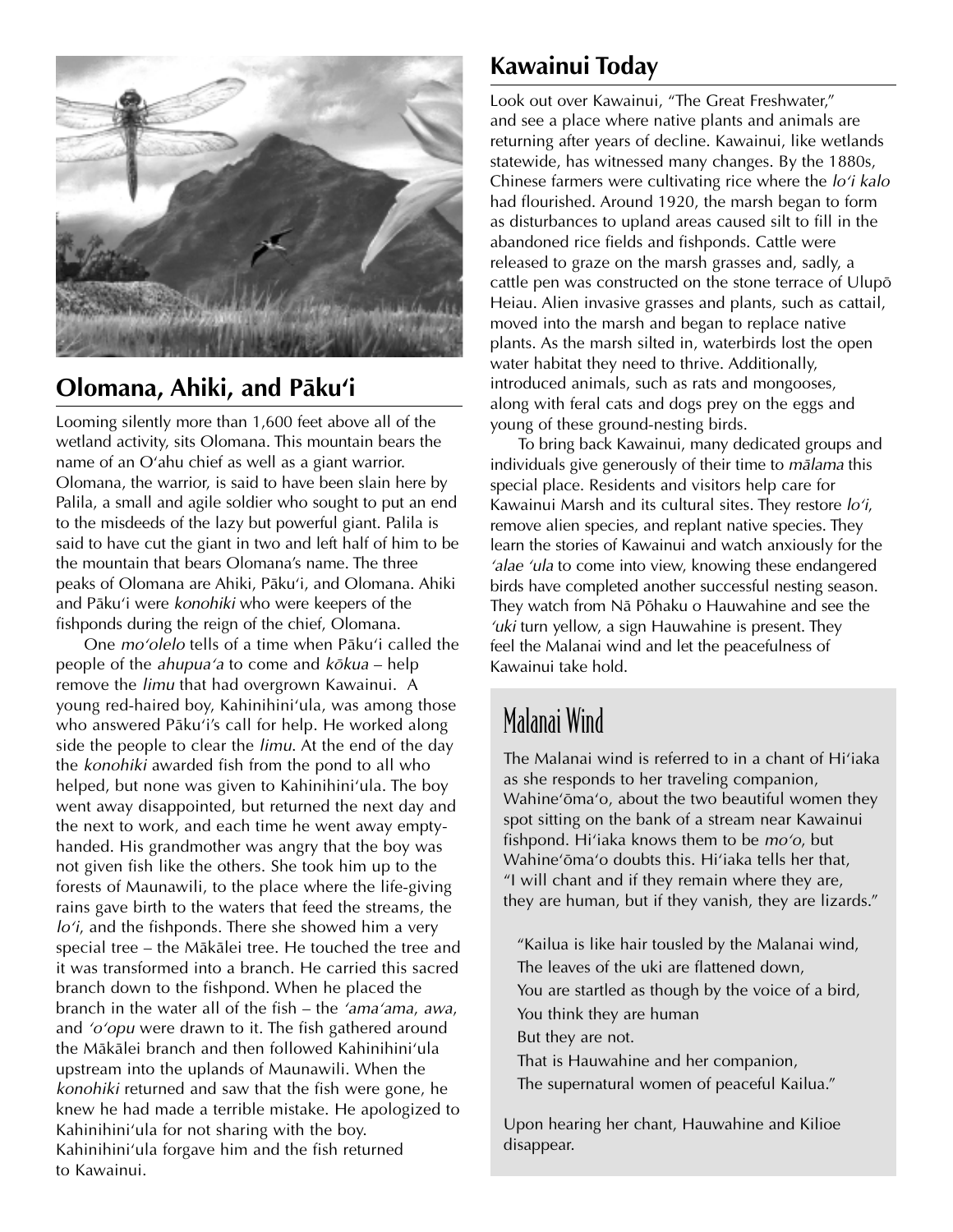## **Rocks and Sediments Tell a Story**

The dense rocks of Olomana tell the story of a fiery birth in the large caldera of the Ko'olau Volcano, which formed about 2.5 million years ago. These massive dike rocks and the large boulders at Nä Pöhaku o Hauwahine are erosion-resistant remnants of the caldera. Imagine Kawainui, which lies above the approximate center of the Ko'olau caldera, to be a volcanic crater where magma fed to the surface and lava once flowed. Scientists have discovered evidence on the ocean floor of a massive landslide that took away much of this caldera along with a good portion of the northeastern side of the Ko'olau Volcano.

Scientists have taken core samples in the marsh sediments that date back 4,000 to 6,000 years ago. These sediments reveal three distinct layers and "reading" them is like turning the pages of a book that takes us back in time:

## Native Plants and Animals Featured on Poster

'akiohala or hau hele wai – hibiscus (Hibiscus furcellatus) kaluhä – bulrush (Bolboschoenus maritimus)

neke – fern (Cyclosorus interruptus)

ÿuki – sedge (Cladium jamaicense)

ae'o – Hawaiian stilt (Himantopus mexicanus knudseni) 'alae keÿokeÿo – coot (Fulica alai) ÿalae ÿula – moorhen (Gallinula chloropus sandvicensis) 'auku'u – black-crowned night-heron (Nycticorax nycticorax hoactli) koloa – Hawaiian duck (Anas wyvilliana)

ÿoÿopu näkea – goby (Awaous guamensis)

pinao – dragonfly (Pantala flavescens)

All of Hawai'i's endemic waterbirds – the  $ae'o$ , 'alae  $ke'oke'o$ , 'alae 'ula, and  $koloa$  – are listed by the state and federal governments as endangered species. Historically, these endangered waterbirds were found on all of the main Islands, except Kahoÿolawe and Lāna'i. Data collected by the U.S. Fish and Wildlife Service over the past 30 years show that the number of ae'o, 'alae ke'oke'o, and 'alae 'ula are either stable or increasing. The number of koloa is more difficult to estimate since the birds are hybridizing with related mallard ducks. The loss of habitat and predation by alien species are the biggest threats to the survival of these birds. Today, Kawainui is being maintained by the State and citizen organizations. Plans are underway to restore more waterbird habitat.

- The reef layer (down to about 125 feet) is composed of marine sediments from a time when sea level was higher and Kailua Bay extended well inland.
- The lagoon layer: Approximately 3,000 years ago, a large sandbar began forming across Kailua Bay, which set the stage for the lagoon layer. By the time Polynesians arrived, about 1,500 years ago, they may have sailed into Kawainui lagoon that formed behind the sandbar. The fine-grained clays from this lagoon layer overlay the reef deposits in the core samples taken from the marsh.
- The top layer of sediment is the marsh layer, which is made up of peat and the roots of plants growing in the marsh today. The peat is composed of dead plant material that built up in the acidic and low-oxygen environment of the marsh. What you see today is a floating grass mat, which in some places is floating atop 60 feet of fresh water!

## **We All Need Wetlands**

There was a time when many people viewed wetlands, such as Kawainui Marsh, as wastelands. The pressure to drain and develop wetlands has been intense, which makes the efforts of knowledgeable citizens vital in the struggle to save these wet and wild places. Wetlands…

- control flooding during heavy rainfall
- trap pollutants and silt, which helps to protect coral reefs
- provide habitat for native plants and animals, including migratory birds
- may contain important cultural sites vital links to the past that need to be protected
- provide educational sites for students
- offer sources of inspiration and peaceful places we can all enjoy